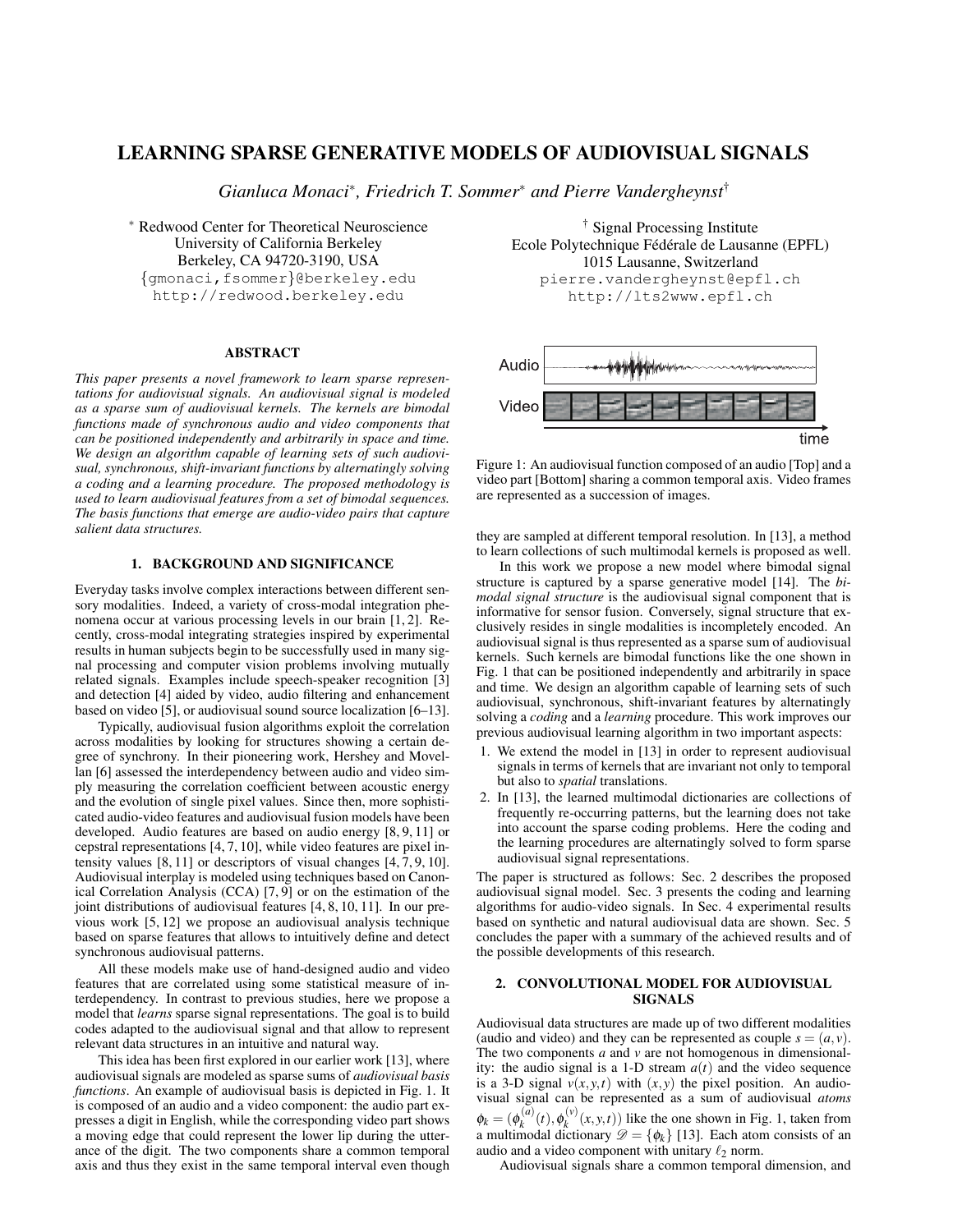

Figure 2: Schematic representation of the audiovisual code. The signal  $s = (a(t), v(x, y, t))$  is modeled as a linear sum of kernels  $\phi_k = (\phi_k^{(a)}, \phi_k^{(v)})$ ,  $\phi_k^{(a)}$  being a 1-D audio function as in Fig. 1 [Top] and  $\phi_k^{(v)}$  a video function as in Fig. 1 [Bottom]. Each kernel is localized in space and time and may be applied at any spatio-temporal position *T* within the signal.

temporal synchrony between audio and video stimuli is a very important feature, tightly linked to the physics of the problem. Sound in the audio time series is in fact usually linked to the occurrence of events in the video *at the same moment*. If for example the sequence contains a character talking, sound is synchronized with lips movements. Let  $\phi = (\phi^{(a)}(t), \phi^{(v)}(x, y, t))$ , be an audiovisual function whose modalities  $\phi^{(a)}$  and  $\phi^{(v)}$  share a common temporal dimension *t* ∈ R. A modality is temporally localized in the interval  $\Delta \subset \mathbb{R}$ if  $\phi^{(a)}(t) = 0$  and  $\phi^{(v)}(x, y, t) = 0$ ,  $\forall t \notin \Delta$ . We will say that the modalities are synchronous when  $\phi^{(a)}$  and  $\phi^{(v)}$  are localized in the same time interval ∆.

Most natural signals exhibit characteristics that are shiftinvariant, meaning that they can occur at any instant in time and space. Think once again of an audio track: any particular frequency pattern can be repeated at arbitrary time instants. In order to account for this natural shift-invariance, we need to be able to shift patterns on modalities. Let  $\phi$  be an audiovisual function localized in an interval centered on  $t = 0$ . The operator  $T_{(p,q,r)}$  acts on  $\phi$  in a straightforward way: ´

$$
T_{(p,q,r)}\phi = \left(\phi^{(a)}(t-r), \phi^{(v)}(x-p, y-q, t-r)\right). \tag{1}
$$

This translation is homogeneous in time across channels and thus preserves synchrony. With these definitions, it becomes easy to express a signal as a superposition of synchronous multimodal patterns  $\phi_k$ , occurring at various time instants and in different spatial positions: *K*−1 *nk*

$$
s \approx \sum_{k=0}^{K-1} \sum_{i=1}^{n_k} c_{k_i} T_{(p,q,r)_{k_i}} \phi_k,
$$
 (2)

where the pair  $c_{k_i} = (c_{k_i}^{(a)}, c_{k_i}^{(v)})$  specify the coefficients of the *i*-th instance of kernel  $\phi_k$ . The index  $n_k$  indicates the number of instances of  $\phi_k$ , which need not be the same across kernels. In general, the audio and video modalities are weighted by different coefficients,  $c_{k_i}^{(a)}$  and  $c_{k_i}^{(v)}$ , since the same audio-video pattern may occur along  $a^{\alpha}$  sequence with different relative intensities: for example the same mouth movement may produce the same sound but with different acoustic intensity. The model is schematically illustrated in Fig. 2.

# 3. LEARNING SPARSE AUDIOVISUAL CODES

Our goal is to design a model for preferentially learning bimodal signal structures that are informative in sensor fusion. This can be done alternatingly solving two tasks:

- $\blacktriangleright$  *Sparse Coding*, i.e. finding the optimal translations  $T_{(p,q,r)_k}$  and coefficients  $c_k = (c_k^{(a)}, c_k^{(v)})$ ;
- **I** *Learning*, i.e. finding the optimal basis functions  $\phi_k =$  $(\phi_k^{(a)}(t), \phi_k^{(v)}(x, y, t)).$

Given a certain dictionary, there are many different methods to find an encoding of a signal, while in general, finding the optimal sparse representation of arbitrary signals using a generic dictionary is a very hard problem, which turns out to be NP-hard. For this reason approximate feasible solutions have to be considered. Here we use an extension of the Matching Pursuit (MP) algorithm [15] to find the values of  $T_{(p,q,r)_k}$  and  $c_k$ . MP has been used in some recent work to compute sparse codes of audio signals [16] and images [17], showing to yield efficient and robust representations. In the next section we recall the basic concepts of MP and we introduce an extension of the method to audiovisual signals.

### 3.1 Sparse Coding: the Audiovisual Matching Pursuit

The goal of the sparse coding step is to find the values of  $T_{(p,q,r)_k}$  and  $c_k$  to represent bimodally informative audiovisual structures according to the sparse model (2). We extend MP to multimodal data as inspired by the Simultaneous Orthogonal MP (S-OMP) algorithm of Tropp and colleagues [18]. Our aim is to represent the audiovisual signal *s* in terms of functions  $\phi_k$  taken from a redundant dictionary  $\mathscr{D}$ , as expressed by (2). Since audio and video signals have in general different dimensionality and different temporal sampling rates, S-OMP has to be extended to account for those differences. To this end we introduce the Audiovisual Matching Pursuit algorithm (AV-MP) described in this section.

Since we will deal with digital audio and video signals, in order to proceed we first need to define the time-discrete version  $\mathcal{T}_{(p,q,r)}$ ,  $p, q, r \in \mathbb{R}$  of the synchronous translation operator (1). Different modalities are in general sampled at different rates over time. In order to preserve their temporal proximity, the operator  $\mathscr T$  must shift in time the signals on the two modalities by a different integer number of samples. We define  $\mathscr T$  as

$$
\mathscr{T}_{(p,q,r)}=\left(\mathscr{T}_{r}^{(a)},\mathscr{T}_{(p,q,r)}^{(v)}\right):=\left(T_{\rho^{(a)}},T_{p,q,\rho^{(v)}}\right),
$$

where  $T_{\rho^{(a)}}$  translates an audio signal by  $\rho^{(a)} \in \mathbb{Z}$  samples and  $T_{p,q,\rho^{(v)}}$  translates a video signal by  $\rho^{(v)}$  time samples and *p* and *q* pixels. Therefore  $\mathcal{T}_{(p,q,r)}, p,q,r \in \mathbb{R}$ , is defined with discrete time translations  $\rho^{(a)} := \text{nint}(r/v^{(a)}) \in \mathbb{Z}$  and  $\rho^{(v)} := \text{nint}(r/v^{(v)}) \in \mathbb{Z}$ , where  $nint(\cdot)$  is the nearest integer function. In the experiments that we will conduct at the end of this paper,  $v^{(a)} = 1/8000$  for audio signals sampled at 8 kHz and  $v^{(v)} = 1/29.97$  for videos at 29.97 frames per second (fps).

The Audiovisual Matching Pursuit algorithm iteratively approximates the multimodal signal  $s = (a, v)$  with successive projections onto the audiovisual dictionary made of the functions  $\hat{\phi}_k$  =  $(\phi_k^{(a)}(t), \phi_k^{(v)}(x, y, t))$ . The first step of the AV-MP algorithm decomposes *s* as  $\overline{a}$ ´

$$
s = R^{0} s = (R^{0} a, R^{0} v)
$$
  
=  $(\langle a, \phi_0^{(a)}(t - \rho_0^{(a)}) \rangle \phi_0^{(a)}, \langle v, \phi_0^{(v)}(x - p_0, y - q_0, t - \rho_0^{(v)}) \rangle \phi_0^{(v)} + R^{1} s,$ 

where  $R^1s$  is the residual component after projecting *s* in the subspace described by  $\phi_0$ . The selection of the function  $\phi_0$  to use and its position  $(p,q,r)$ <sup>0</sup> are chosen such that the sum of projections  $|\langle a, \mathcal{T}_r^{(a)} \phi^{(a)} \rangle| + |\langle v, \mathcal{T}_{(n,a)}^{(v)} \rangle|$  $\langle \rho_{q,q,r}^{(v)} \phi^{(v)} \rangle$  is maximal [18]. The projections  $(|\langle a, \mathscr{T}_r^{(a)}\phi_0^{(a)}\rangle|, |\langle v, \mathscr{T}_{(p,q)}^{(v)}\rangle|$  $\langle p_{q,q,r}^{(v)} | \phi_0^{(v)} \rangle |$  represent the pair of coefficients  $\hat{c}_0 = (\hat{c}_0^{(a)}, \hat{c}_0^{(v)})$ . Recursively applying this procedure, after *N* iterations we can approximate *s* with *s*ˆ as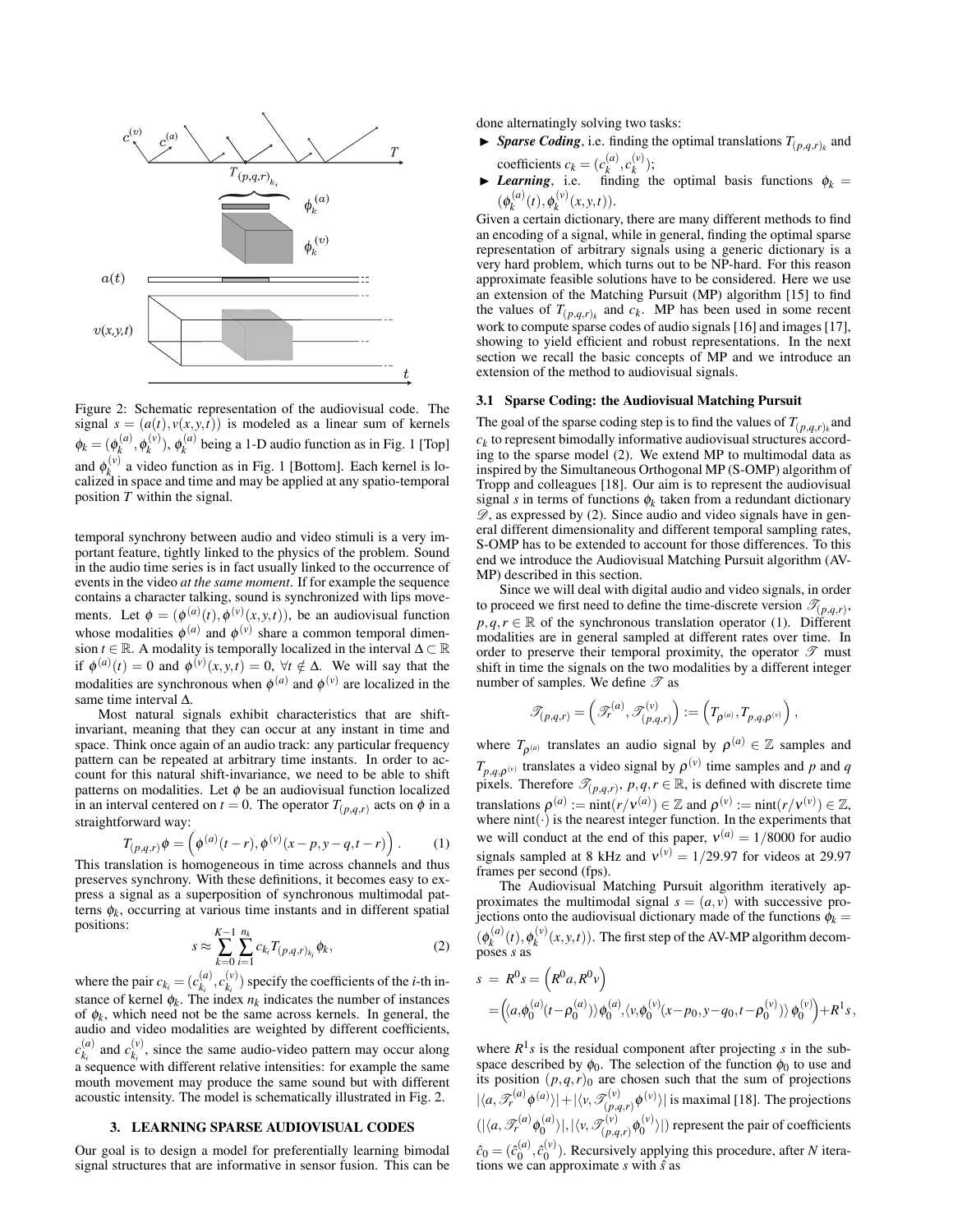

Figure 3: Synthetic example. The top plot is the spectrogram of the audio part, consisting of three sine pulses at different frequencies. The bottom plot shows the video part consisting of 30 video frames. The clip shows four black geometric shapes on a white background. Five events are present in this sequence, one audio-only structure (Red dashed box), two visual-only structures (Green dotted) and two audio-visual structures (Blue).

$$
\hat{s} = \sum_{n=0}^{N-1} \left( \hat{c}_n^{(a)} \phi_n^{(a)} (t - \rho_n^{(a)}) , \hat{c}_n^{(v)} \phi_n^{(v)} (x - p_n, y - q_n, t - \rho_n^{(v)}) \right), \quad (3)
$$

where  $\hat{c}_n^{(m)} = \langle R^n m, \mathcal{F}^{(m)} \phi_k^{(m)} \rangle$ ,  $m = a, v$ . The algorithm can be stopped either after a fixed number *N* of iterations either when the value of the projection  $\hat{c}$  drops below a certain threshold.

Please note that by separating the sum over *n* into two sums, one over *k* (the kernel functions) and one over *i* (the number of instances of each kernel), we find again the sparse signal model (2):

$$
\hat{s} = \sum_k \sum_i \hat{c}_{k_i} \mathcal{T}_{(p,q,r)_{k_i}} \phi_k.
$$

### 3.2 Learning

The AV-MP algorithm provides a way to encode signals given a set of audiovisual kernel functions, but the efficiency of this code depends on how well the kernel functions capture the structure of a given class of signals. To optimize the kernel functions we use unsupervised learning based on gradient descent [14]. Gradient descent algorithms have been successfully employed in recent years for learning sparse signal representations, showing to be able to find biologically plausible codes for acoustic [16] and visual data [14, 17].

We start from the observation [14] that one can rewrite (2) in probabilistic form as  $p(s|\mathcal{D}) = \int p(s|\mathcal{D}, c)p(c)dc$ , with  $p(c)$  a sparse prior on the usage of dictionary elements. It is common to approximate the integral by the maximum of the integrant (its mode), i.e.

$$
p(s|\mathscr{D}) = \int p(s|\mathscr{D}, c)p(c)dc \approx p(s|\mathscr{D}, c^*)p(c^*).
$$
 (4)

Here the optimal code  $c^*$  is approximated by the AV-MP decomposition of the signal,  $\hat{c}$ . Assuming the noise in the likelihood term,  $p(s|\mathcal{D}, \hat{c})$ , to be Gaussian with variance  $\sigma_N^2$ , the kernel functions can be iteratively updated taking the gradient ascent of the approximate log probability [14]:

$$
\frac{\partial}{\partial \phi_k} \log(p(s|\mathcal{D})) \approx \frac{\partial}{\partial \phi_k} \{ \log(p(s|\mathcal{D}, \hat{c})) + \log(p(\hat{c})) \}
$$

$$
\approx -\frac{1}{2\sigma_N^2} \frac{\partial}{\partial \phi_k} \left\| s - \sum_{k=0}^{K-1} \sum_{i=1}^{n_k} \hat{c}_{k_i} \mathcal{F}_{(p,q,r)_{k_i}} \phi_k \right\|^2
$$

$$
= \frac{1}{\sigma_N^2} \sum_{i=1}^{n_k} \hat{c}_{k_i} \{ s - \hat{s} \}_{\mathcal{F}_{k_i}}, \tag{5}
$$

where  $\{s-\hat{s}\}_{\mathcal{I}_{k_i}}$  indicates the residual error over the extent of kernel  $\phi_k$  at position  $\mathcal{T}_{(p,q,r)_{k_i}}$ . Thus the functions  $\phi_k$  are updated in Hebbian fashion, simply as a product of activity and residual [14, 16].

To summarize, we randomly initialize the basis functions and we iteratively update them using the rule

$$
\phi_k = \phi_k + \eta \Delta \phi_k \,,
$$

where  $\eta$  is a constant learning rate and  $\Delta \phi_k$  is the update step:

$$
\Delta \phi_k = \left( \Delta \phi_k^{(a)}, \Delta \phi_k^{(v)} \right)
$$
  
= 
$$
\left( \sum_{i=1}^{n_k} \hat{c}_{k_i}^{(a)} \{a - \hat{a}\}_{\mathcal{F}_{k_i}^{(a)}}, \sum_{i=1}^{n_k} \hat{c}_{k_i}^{(v)} \{v - \hat{v}\}_{\mathcal{F}_{(p,q,r)_{k_i}}^{(v)}} \right).
$$
 (6)



Figure 4: The two audiovisual kernels learned for the synthetic sequence in Fig. 3. Audio components are on the top, with time on the horizontal axis. Video components on the bottom, with time proceeding left to right (each image is a video frame).

After each update step the components of the audiovisual kernels are normalized to 1. The learning is halted after a given number of iterations  $M$  or when the change in the  $\ell_2$  norm of the basis functions is smaller than 1% (whichever comes first).

#### 4. EXPERIMENTS

#### 4.1 A Synthetic Example

We first consider a simple synthetic example to illustrate how the audiovisual sparse coding model works. The soundtrack consists of three sine waves at different frequencies (Fig. 3 [Top]), and the video shows four simple black shapes, static or moving on a white background (Fig. 3 [Bottom]). The sequence represents three possible audiovisual patterns: audio-only structure (Red dashed box), visual-only structures (Green dotted) and audiovisual structures (Blue). We use our algorithm to learn an audiovisual dictionary of 10 functions for this scene. The kernels have an audio component lasting 1602 samples and a video component of size  $8 \times 8$ pixels and 6 frames in time. The algorithm learns two audiovisual functions (the remaining 8 were not used) that are shown in Fig. 4.

It is clear, observing the results, that the emerging audiovisual bases represent the two cross-modal structures highlighted in blue in Fig. 3. Function 1 shows the audiovisual pattern on frames 26–27, with the static rectangle and the synchronous sine wave, while function 2 depicts the moving square with the short sinusoidal pulse associated appearing on frames 8–12. This simple experiment suggests that our learning algorithm allows extracting meaningful cross-modal structures from data. When learning audiovisual kernels, the algorithm focuses on cross-modal structures, discarding audio-only and video-only components. Since in natural audiovisual streams, visual and auditory parts are often co-occurring, we can learn audiovisual patterns using the proposed method.

#### 4.2 Learning Codes for Audiovisual Speech

The aim of this experiment is to demonstrate the capability of the learning algorithm to recover audiovisual patterns from natural signals. The training database consists of five audiovisual sequences representing the mouth of one speaker uttering the digits from zero to nine in English. Thus we expect the emerging audiovisual kernels to represent audio structures like words or phonemes with corresponding video components showing movements of mouth parts during the utterances.

Training audio tracks were at 44 kHz and down-sampled to 8 kHz and the gray-scale videos were recorded at 29.97 fps and at a resolution of  $35 \times 55$  pixels. The total length of the training se-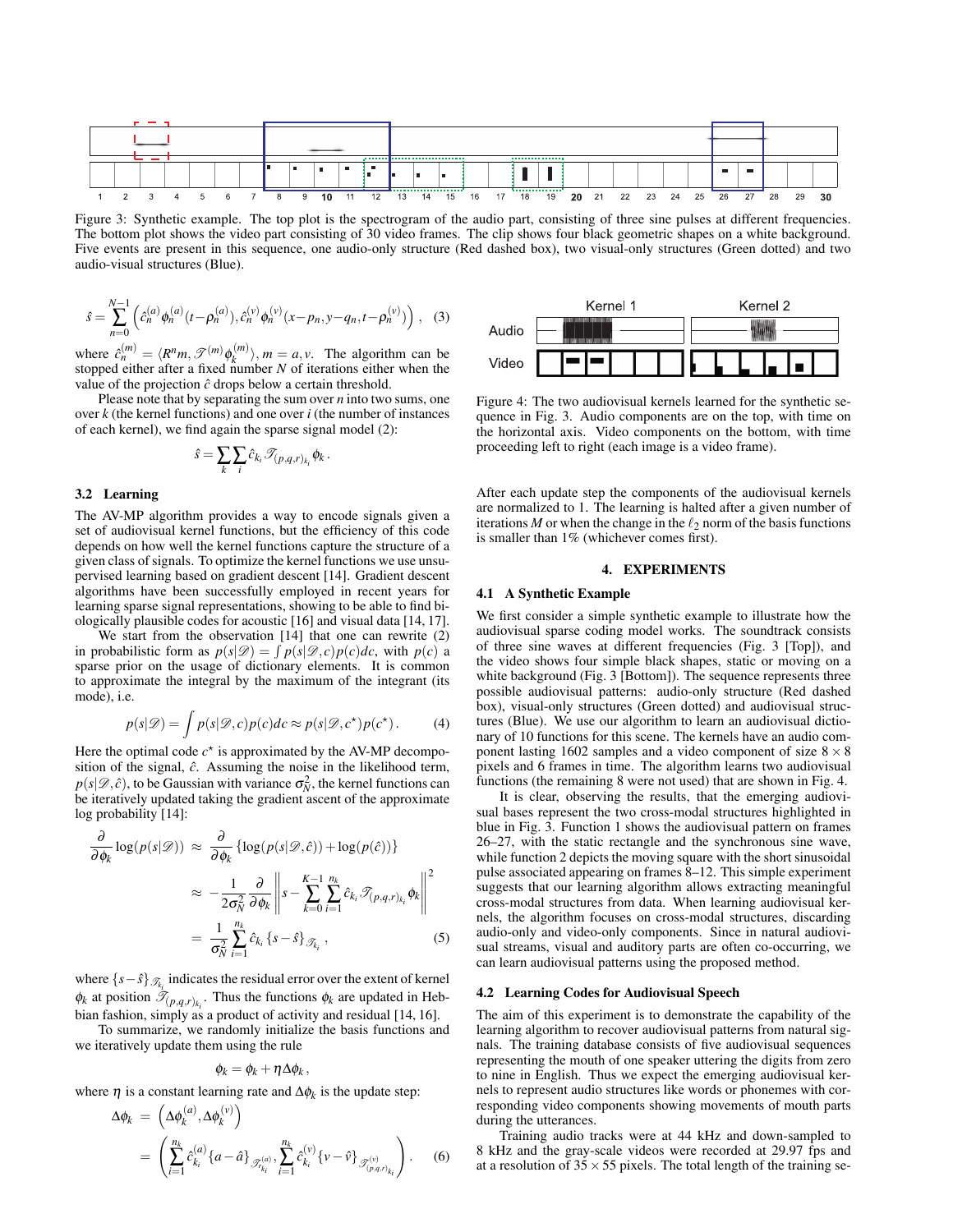

Figure 5: Fifteen learned audiovisual kernels. Video components are on the second column and are represented as a succession of video frames. Audio components are on the third column. Perceived sounds are marked in the forth column.

quences is 1310 video frames, i.e. approximately 44 seconds. The audio signal is considered as is while the video is whitened using the procedure described in [14] to speed up the training. We learn 30 audiovisual kernels with an audio component of 2670 samples and a video component of size  $12 \times 12 \times 10$ . The learned dictionary is shown in Fig. 5. Each function is represented as a video component (on the left), with time proceeding left to right, and an audio part (on the right), with time on the horizontal axis. Video components are spatially localized and oriented edge detector filters shifting from frame to frame. They clearly represent parts of the mouths making distinctive movements during the speech. The audio components feature the numbers present in the training set. Listening to the waveforms, one can hear the digits *zero* (functions 2, 12), *one* (8), *two* (4), *three* (6, 11, 14), *four* (9, 15), *five* (7), *seven* (3), *eight* (10), *nine* (1, 13). Function 5 seems to be a mixture of numbers *six* and *eight*. The digit *six* is difficult to learn because its audiovisual representation has both low acoustic energy and small corresponding lip motion. Different instances of the same digit have either different audio characteristics, like length or frequency content (e.g. functions 6, 11 and 14 all feature a *three*), or different associated video components (e.g. functions 2 and 12).

The set functions shown in Fig. 5 is qualitatively different from

the dictionary, learned on the same dataset, reported in our recent paper [13]. The audiovisual kernels that emerge in this study are more heterogeneous, with a great variety of visual motion patterns and sounds. The visual functions exhibit very clear edge-like moving structures describing different visual patterns. Here the learned audio components represent all the digits present in the training set, which was not the case in [13]. Furthermore, the algorithm in [13], due to de-correlation constraints between atoms, learns few spurious audiovisual kernels that do not represent any real data structure. It should be also emphasized that the kernels learned here are invariant to temporal and spatial shifts, while those learned in [13] are only time-invariant. This is probably another reason for the richness of structures learned with our new method.

Overall, the functions learned here seem to depict more clearly underlying data patterns. One reason for this behavior of the algorithm is that the model proposed here integrates learning and coding in a way that is statistically and biologically more consistent [14, 16, 17].

# 4.3 Audiovisual Source Localization

Here we show that detecting the learned kernels in an audiovisual sequence exhibiting severe acoustic and visual distracters, it is pos-